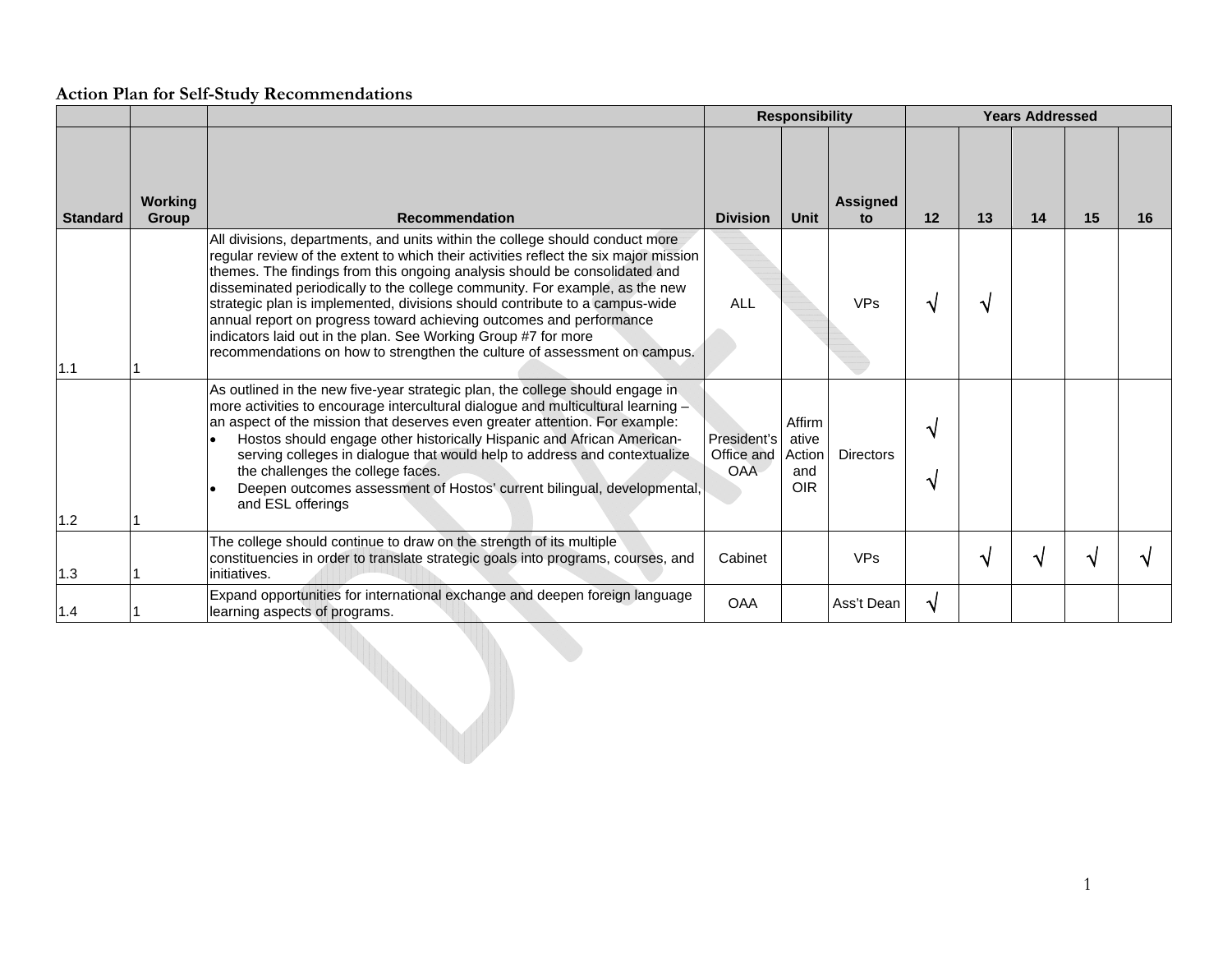|                 |                  |                                                                                                                                                                                                                                                                                                                                                                                                                                                                                                                                                                                                                                                                                                                                                                                                                                                                                                                                                                                                                                                                                                                                                                                                                                                                  | <b>Responsibility</b>            |               |                       |                  | <b>Years Addressed</b>  |                  |                  |    |  |
|-----------------|------------------|------------------------------------------------------------------------------------------------------------------------------------------------------------------------------------------------------------------------------------------------------------------------------------------------------------------------------------------------------------------------------------------------------------------------------------------------------------------------------------------------------------------------------------------------------------------------------------------------------------------------------------------------------------------------------------------------------------------------------------------------------------------------------------------------------------------------------------------------------------------------------------------------------------------------------------------------------------------------------------------------------------------------------------------------------------------------------------------------------------------------------------------------------------------------------------------------------------------------------------------------------------------|----------------------------------|---------------|-----------------------|------------------|-------------------------|------------------|------------------|----|--|
| <b>Standard</b> | Working<br>Group | <b>Recommendation</b>                                                                                                                                                                                                                                                                                                                                                                                                                                                                                                                                                                                                                                                                                                                                                                                                                                                                                                                                                                                                                                                                                                                                                                                                                                            | <b>Division</b>                  | Unit          | <b>Assigned</b><br>to | 12               | 13                      | 14               | 15               | 16 |  |
| 2.1             |                  | Make the CUNY and Hostos budgeting processes more transparent to the<br>Hostos community and more publicly communicate the different ways in which<br>the college is financially resourced. For example, Hostos could should publish<br>budget information on its website and host some open forums where the<br>budgeting process is explained.                                                                                                                                                                                                                                                                                                                                                                                                                                                                                                                                                                                                                                                                                                                                                                                                                                                                                                                 | Admin. &<br>Finance              | <b>Budget</b> | Director              | √                | √                       | V                | ٦I               |    |  |
| 2.2             |                  | Strengthen discretionary revenue fundraising. This is a crosscutting<br>recommendation, also referenced by Working Group #1, to decrease<br>dependency on CUNY's formula-driven budget process.                                                                                                                                                                                                                                                                                                                                                                                                                                                                                                                                                                                                                                                                                                                                                                                                                                                                                                                                                                                                                                                                  | Institutional<br>Advancem<br>ent |               | Director              | V                | N                       | √                |                  |    |  |
| 2.3             |                  | Analyze best use of college's financial resources, using new strategic plan as a<br>frame, to support the goals and strategies outlined for 2011 - 2016. Indicate<br>distinction between tax levy funded and non-tax levy funded resources.                                                                                                                                                                                                                                                                                                                                                                                                                                                                                                                                                                                                                                                                                                                                                                                                                                                                                                                                                                                                                      | Cabinet                          | Financ<br>e   | <b>SVP</b>            |                  | N                       | V                |                  |    |  |
| 2.4             |                  | Strengthen planning at Hostos by setting guidelines related to engagement,<br>assessment, and reporting, and creating aligned planning systems. For<br>example:<br>Revisit all major existing plans (e.g., enrollment management plan,<br>facilities master plan) in light of the new strategic plan to ensure goals<br>alignment.<br>Establish clear guidelines for the creation of new plans, including annual<br>operating plans across divisions. The processes, the formation of<br>timelines, and the expectations for engagement, assessment, and sharing<br>of updates should be clearly laid out.<br>Ensure that all new plans are developed via inclusive processes and<br>communicated to the larger Hostos community to ensure increased<br>engagement across the ranks of faculty, staff, and students.<br>Formalize plans by balancing its ideal state and day-to-day realities.<br>Consider current state and desired future state in development of annual<br>operating plans-follow pragmatic steps to achieve alignment outcomes.<br>Identify planning and resource allocation best practices at similar<br>institutions and explore how these insights might influence the<br>implementation and alignment of Hostos' systems moving forward. | Cabinet &<br><b>OAA</b>          | <b>OIR</b>    | <b>VPs</b>            | √<br>√<br>V<br>V | ิ่ง<br>√<br>V<br>V<br>N | √<br>√<br>√<br>√ | V<br>V<br>V<br>V |    |  |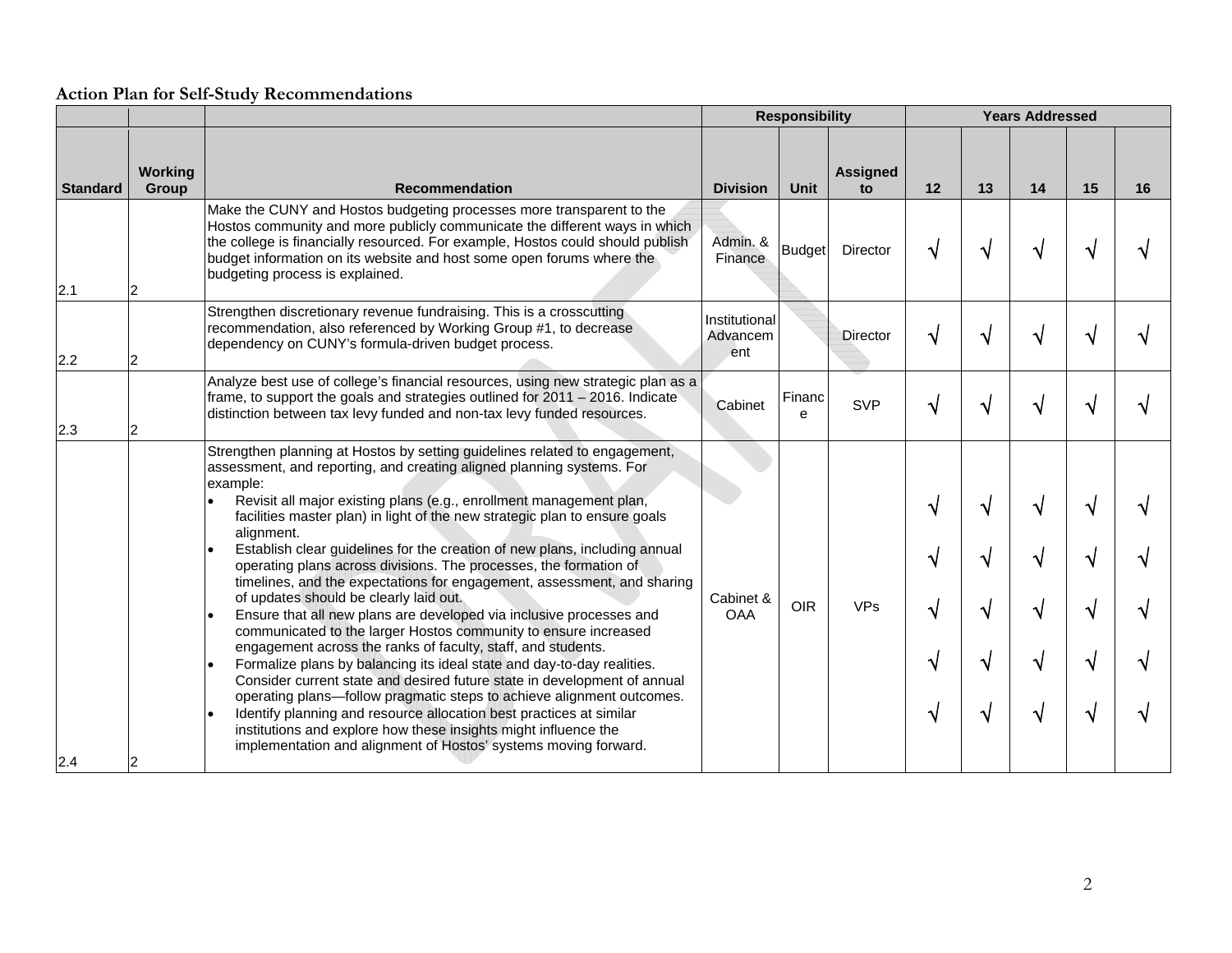|                 |                  |                                                                                                                                                                                                                                                                                                                                                                                                             | <b>Responsibility</b>                                       |                                     |                       |    | <b>Years Addressed</b> |    |    |    |
|-----------------|------------------|-------------------------------------------------------------------------------------------------------------------------------------------------------------------------------------------------------------------------------------------------------------------------------------------------------------------------------------------------------------------------------------------------------------|-------------------------------------------------------------|-------------------------------------|-----------------------|----|------------------------|----|----|----|
| <b>Standard</b> | Working<br>Group | <b>Recommendation</b>                                                                                                                                                                                                                                                                                                                                                                                       | <b>Division</b>                                             | <b>Unit</b>                         | <b>Assigned</b><br>to | 12 | 13                     | 14 | 15 | 16 |
| 3.1             |                  | Establish guidelines for how and when Hostos vice presidents should engage<br>chairs and coordinators of departments and units across division in the<br>budgeting process, as well as how chairs and coordinators should seek input<br>from their departments and units on budget-related issues. This will further<br>ensure that Hostos' budget process responds to faculty and administrative<br>needs. | Admin. &<br>Finance                                         | Budget                              | Director              |    | N                      |    |    |    |
| 3.2             |                  | Formalize mechanisms for assessment of resource allocation - to strengthen<br>the review of effectiveness of resources expenditures. For example, institute<br>regular assessment of technologies and technology applications that have<br>potential to increase productivity of staff, reduce expenses, and provide<br>students with the latest technology tools.                                          | Cabinet                                                     |                                     | <b>VPs</b>            |    | N                      |    |    |    |
| 3.3             | 2                | Ensure that all teaching faculty will continue to monitor and develop all<br>curricular issues related to technology.                                                                                                                                                                                                                                                                                       | OAA and<br>Admin. &<br>Finance                              | Ed.<br>Tech.<br>& OIT               | Directors             | N  | N                      |    |    |    |
| 3.4             | 2                | Better connect academic program and scholarship needs assessment to<br>fundraising strategy development. For example:<br>Review annual divisional operational plans and reports to set future<br>college-wide fundraising targets for academic support, discussed and<br>agreed upon by the cabinet and president.                                                                                          | OAA,<br>SDEM &<br>Institutional<br>Advancem<br>ent          |                                     | <b>VPs</b>            |    |                        |    |    |    |
| 3.5             |                  | Formalize when facilities analysis takes place in the creation of new academic,<br>student support, and continuing education & workforce development (CEWD)<br>programs and initiatives.                                                                                                                                                                                                                    | OAA,<br>Admin. &<br>Finance<br>and CEWD                     | Camp<br><b>us</b><br>Faciliti<br>es | Deans                 | N  |                        |    |    |    |
| 3.6             |                  | Review operational plans produced, to ensure facility needs can be met before<br>new programs, courses, services, and initiatives are created.                                                                                                                                                                                                                                                              | Admin. &<br>Finance                                         | Camp<br><b>us</b><br>Faciliti<br>es | Dean                  |    | ٦                      |    |    |    |
| 3.7             |                  | Review the current room usage throughout the campus to improve utilization of<br>instructional and non-instructional spaces.                                                                                                                                                                                                                                                                                | Admin. &<br>Finance                                         | Camp<br><b>us</b><br>Faciliti<br>es | Dean &<br>Director    |    |                        |    |    |    |
| 3.8             |                  | Seek other funding sources for capital dollars (e.g., through Bronx Borough<br>President and City Council discretionary funds, targeted grant requests, and<br>fundraising from alumni and other individuals).                                                                                                                                                                                              | President's<br>Office &<br>Institutional<br>Advancem<br>ent |                                     | <b>VP</b>             |    |                        |    |    |    |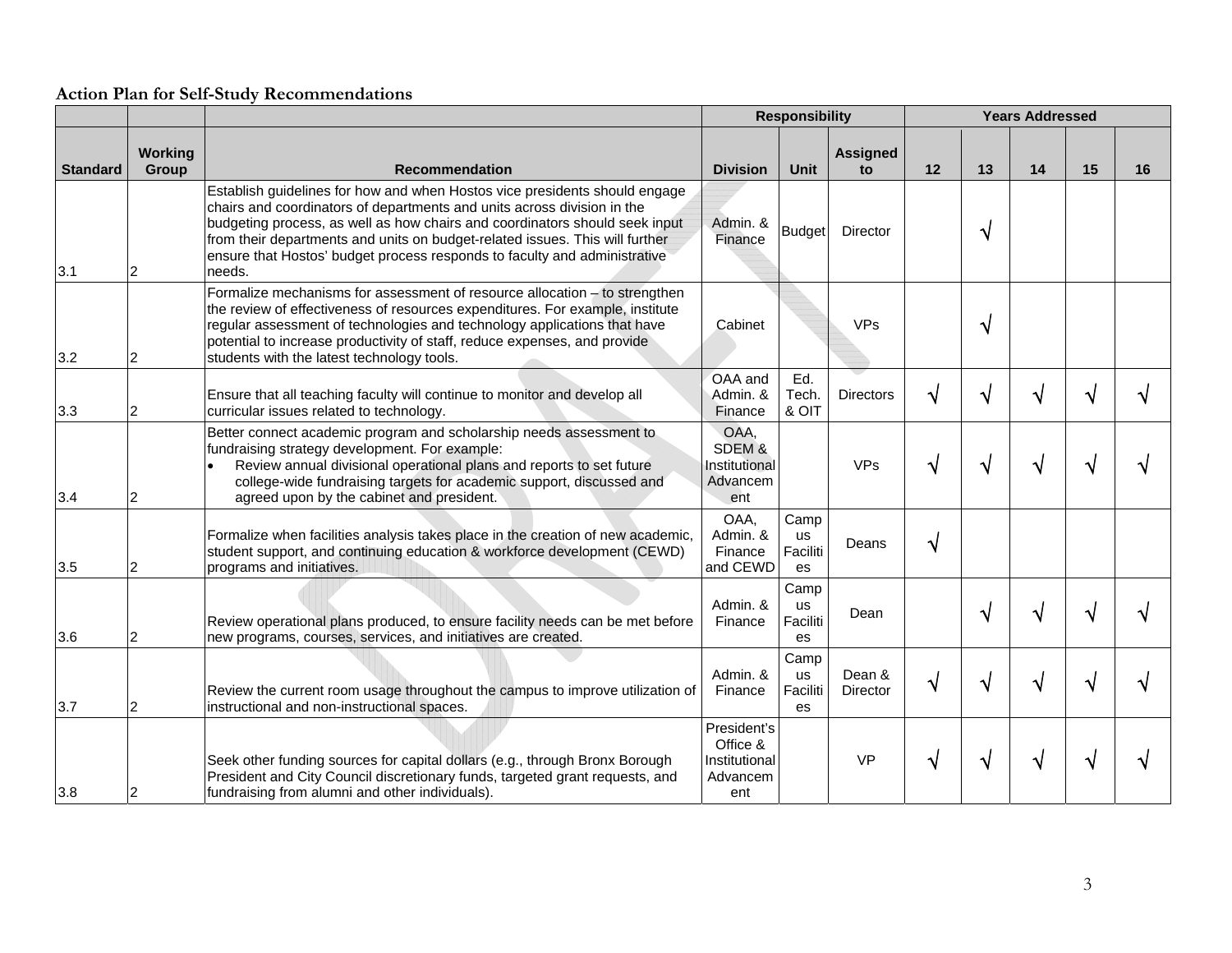|                 |                         |                                                                                                                                                                                                                                                                                                                                                                                                                                                                                                                                        |                   | <b>Responsibility</b> |                       |    |    | <b>Years Addressed</b> |    |    |
|-----------------|-------------------------|----------------------------------------------------------------------------------------------------------------------------------------------------------------------------------------------------------------------------------------------------------------------------------------------------------------------------------------------------------------------------------------------------------------------------------------------------------------------------------------------------------------------------------------|-------------------|-----------------------|-----------------------|----|----|------------------------|----|----|
| <b>Standard</b> | <b>Working</b><br>Group | <b>Recommendation</b>                                                                                                                                                                                                                                                                                                                                                                                                                                                                                                                  | <b>Division</b>   | Unit                  | <b>Assigned</b><br>to | 12 | 13 | 14                     | 15 | 16 |
| 4.1             |                         | Explore the possibility for creating a Faculty Council that would deal with faculty<br>issues, especially curricular items.                                                                                                                                                                                                                                                                                                                                                                                                            | College<br>Senate |                       | College<br>Senate     |    |    |                        |    |    |
| 4.2             |                         | Adopt the revised Hostos Charter of Governance.                                                                                                                                                                                                                                                                                                                                                                                                                                                                                        | College<br>Senate |                       | College<br>Senate     |    |    |                        |    |    |
| 4.3             |                         | Promote more effective functioning of the Senate. For example:<br>Provide annual orientation to new Senate members.<br>More strongly enforce existing rules surrounding attendance and remove<br>members who consistently do not attend meetings.<br>Strongly consider having alternate faculty, student and staff members to<br>ensure quorum.<br>Implement the new Senate voting technology as soon as possible.<br>Enforce procedural rules of the Senate that gets business done in a more<br>timely manner (e.g., Robert's Rules) | College<br>Senate |                       | College<br>Senate     |    |    |                        |    |    |
| 4.4             |                         | Identify new ways to address the community service aspect of our mission in<br>Hostos' various governance bodies. For example, ways for students, faculty,<br>and staff to strengthen their service to the community.                                                                                                                                                                                                                                                                                                                  | Cabinet           |                       | <b>VPs</b>            |    |    |                        |    |    |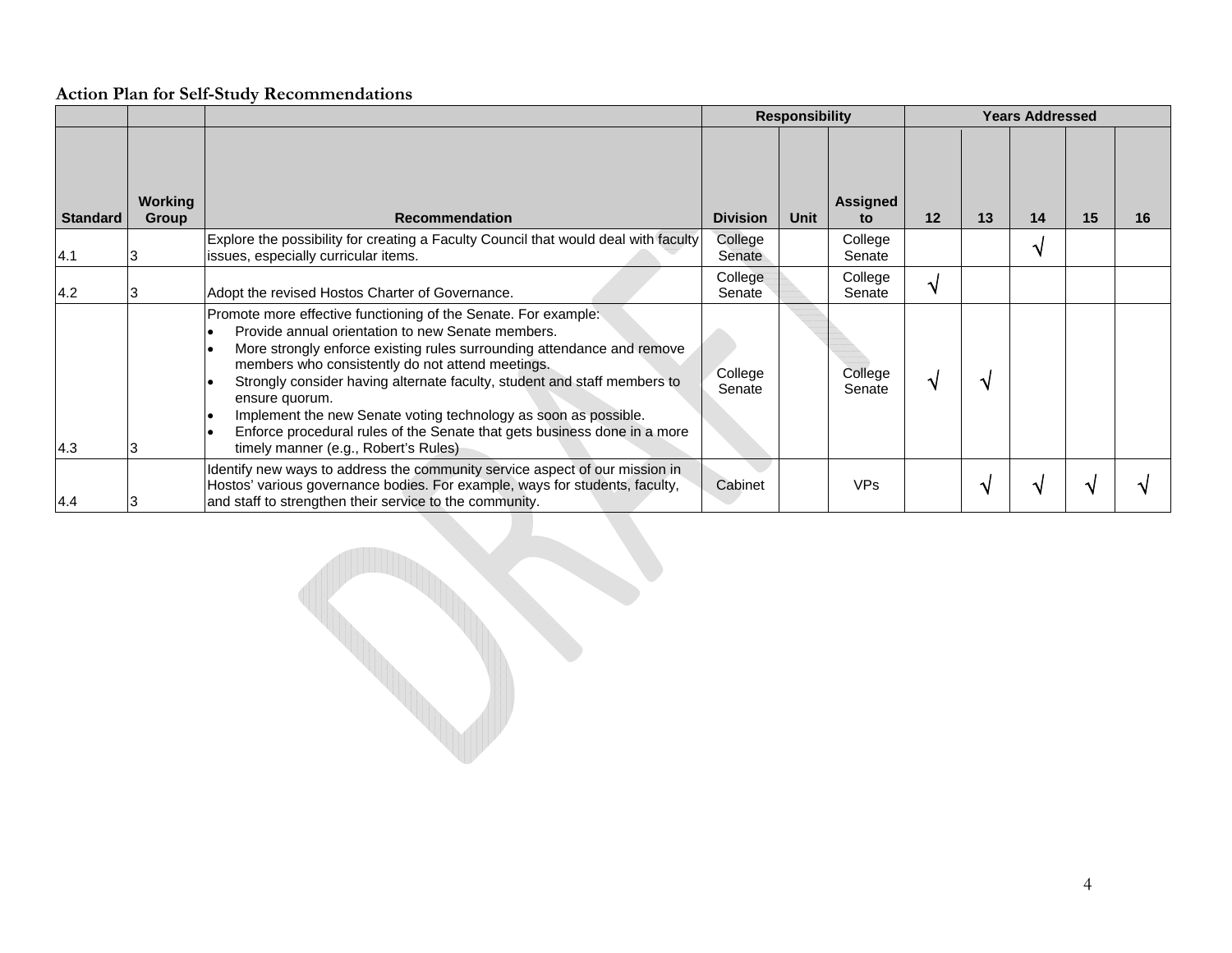|          |                  |                                                                                                                                                                                                                                                                                                                |                 | <b>Responsibility</b> |                              |         | <b>Years Addressed</b> |    |    |    |
|----------|------------------|----------------------------------------------------------------------------------------------------------------------------------------------------------------------------------------------------------------------------------------------------------------------------------------------------------------|-----------------|-----------------------|------------------------------|---------|------------------------|----|----|----|
| Standard | Working<br>Group | <b>Recommendation</b>                                                                                                                                                                                                                                                                                          | <b>Division</b> | <b>Unit</b>           | Assigned<br>to               | $12 \,$ | 13                     | 14 | 15 | 16 |
| 15.1     |                  | Identify specific indicators that consistently and continuously assess the<br>effectiveness of administrative structures – particularly those that support<br>teaching and learning – within each division. Track progress according to these<br>indicators as part of annual divisional operational planning. | Cabinet         |                       | VPs & OIR<br><b>Director</b> |         |                        |    |    |    |
| 5.2      |                  | Systematize how administrative units communicate to inform decision-making<br>so that feedback loops exist to strengthen programs and services.                                                                                                                                                                | Cabinet         |                       | VPs                          |         |                        |    |    |    |
| 5.3      |                  | All procedures, timelines, and leadership structures should be well defined and<br>well documented. Details, such as committee members and chairpersons,<br>should be available.                                                                                                                               | Cabinet         |                       | <b>VPs</b>                   |         |                        |    |    |    |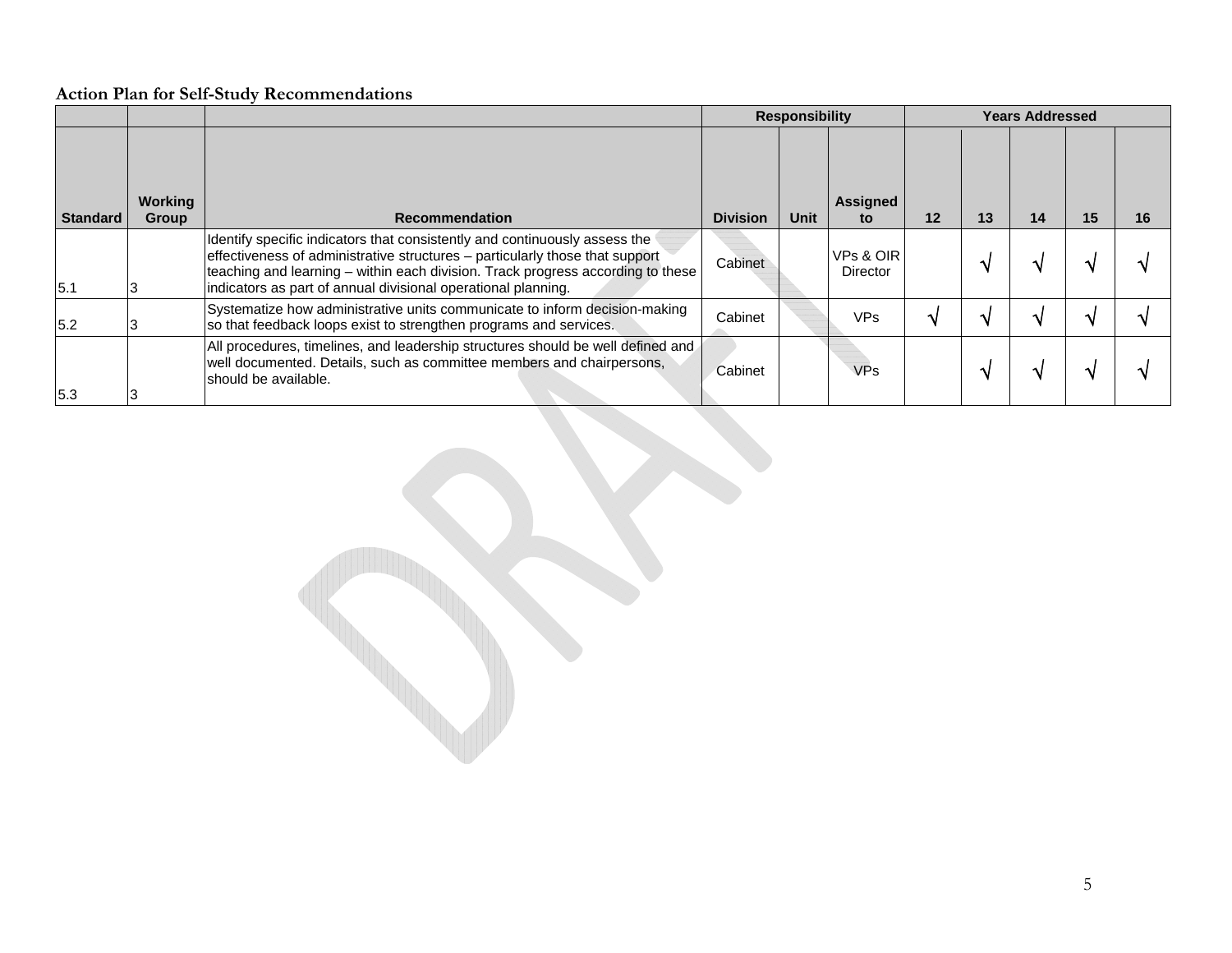|                 |                  |                                                                                                                                                                                                                                                                                                                                                                                                         |                                | <b>Responsibility</b> | <b>Years Addressed</b> |         |    |    |    |    |  |  |
|-----------------|------------------|---------------------------------------------------------------------------------------------------------------------------------------------------------------------------------------------------------------------------------------------------------------------------------------------------------------------------------------------------------------------------------------------------------|--------------------------------|-----------------------|------------------------|---------|----|----|----|----|--|--|
| <b>Standard</b> | Working<br>Group | <b>Recommendation</b>                                                                                                                                                                                                                                                                                                                                                                                   | <b>Division</b>                | Unit                  | <b>Assigned</b><br>to  | $12 \,$ | 13 | 14 | 15 | 16 |  |  |
| 6.1             |                  | Offices and departments around the college should focus more regularly on<br>initiating activities that will enhance knowledge of and spur discussion about<br>current ethics policies and procedures (including recent updates), making them<br>part of the campus ethos. For example, efforts could be undertaken to<br>strengthen professional development for faculty and staff on ethics policies. | Cabinet                        |                       | <b>VPs</b>             |         |    |    |    |    |  |  |
| 6.2             |                  | The college, in conjunction with university-wide initiatives, should periodically<br>assess compliance with principles of academic freedom.                                                                                                                                                                                                                                                             | OAA &<br>College<br>Senate     |                       | <b>OAA</b>             | Fall    |    |    |    |    |  |  |
| 6.3             |                  | Hostos should more regularly re-examine equitability of treatment as demand<br>for services changes over time. For example, if number of students seeking<br>evening/weekend classes increases, and more adjuncts are brought on board<br>to accommodate students' needs, what adjustments, if any, need to be made?                                                                                    | OAA and<br>Admin, &<br>Finance |                       | Deans                  | Fall    |    |    |    |    |  |  |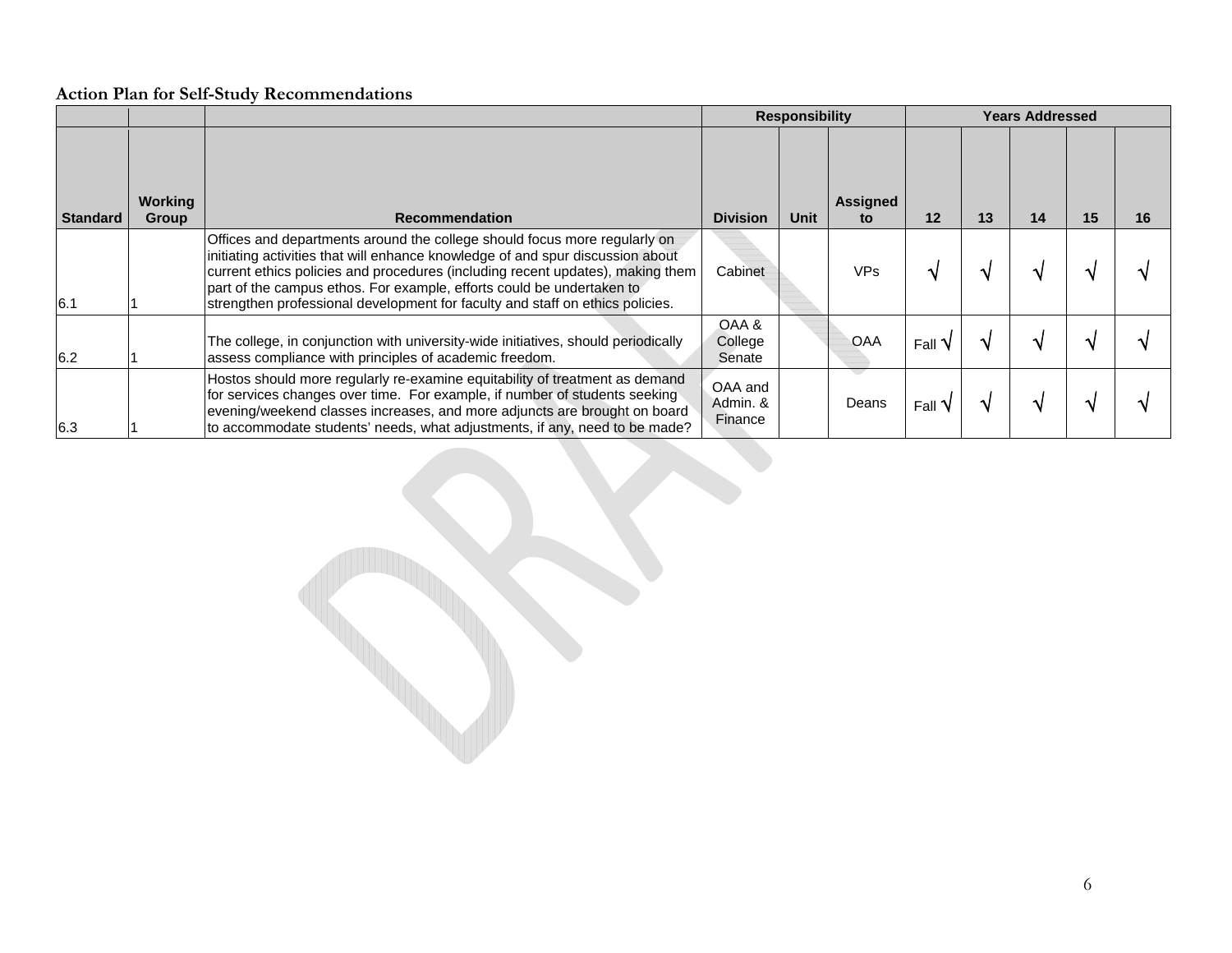|                 |                         |                                                                                                                                                                                                            |                                        | <b>Responsibility</b> |                              |    |    | <b>Years Addressed</b> |    |    |
|-----------------|-------------------------|------------------------------------------------------------------------------------------------------------------------------------------------------------------------------------------------------------|----------------------------------------|-----------------------|------------------------------|----|----|------------------------|----|----|
| <b>Standard</b> | <b>Working</b><br>Group | <b>Recommendation</b>                                                                                                                                                                                      | <b>Division</b>                        | <b>Unit</b>           | <b>Assigned</b><br>to        | 12 | 13 | 14                     | 15 | 16 |
| 7.1             |                         | Increase the development of assessment activities, particularly in the non-<br>academic divisions, to ensure that assessment is properly and consistently<br>implemented.                                  | <b>ALL</b>                             | <b>OIR</b>            | <b>Director</b>              |    |    |                        |    |    |
| 7.2             |                         | Expand resources for institutional assessment to further demonstrate the<br>importance and centrality of assessment to the entire college community.                                                       | Cabinet                                |                       | VPs & OIR<br>Director        |    |    |                        |    |    |
| 7.3             |                         | Ensure that Goal 3 (Culture of Continuous Improvement and Innovation) of<br>Hostos' new strategic plan is infused across divisional operational plans.                                                     | Cabinet                                |                       | VPs & OIR<br><b>Director</b> |    |    |                        |    |    |
| 7.4             |                         | Regularly survey graduates to determine their activities and status since<br>graduating.                                                                                                                   | Institutional<br>Advancem<br>ent & OAA | OIR &<br>Alumni       | <b>Directors</b>             |    |    |                        |    |    |
| 7.5             |                         | Use findings more clearly and systematically from course and program<br>assessment in resource allocation and institutional planning decision-making<br>processes, particularly at the departmental level. | Cabinet                                |                       | <b>VPs</b>                   |    |    |                        |    |    |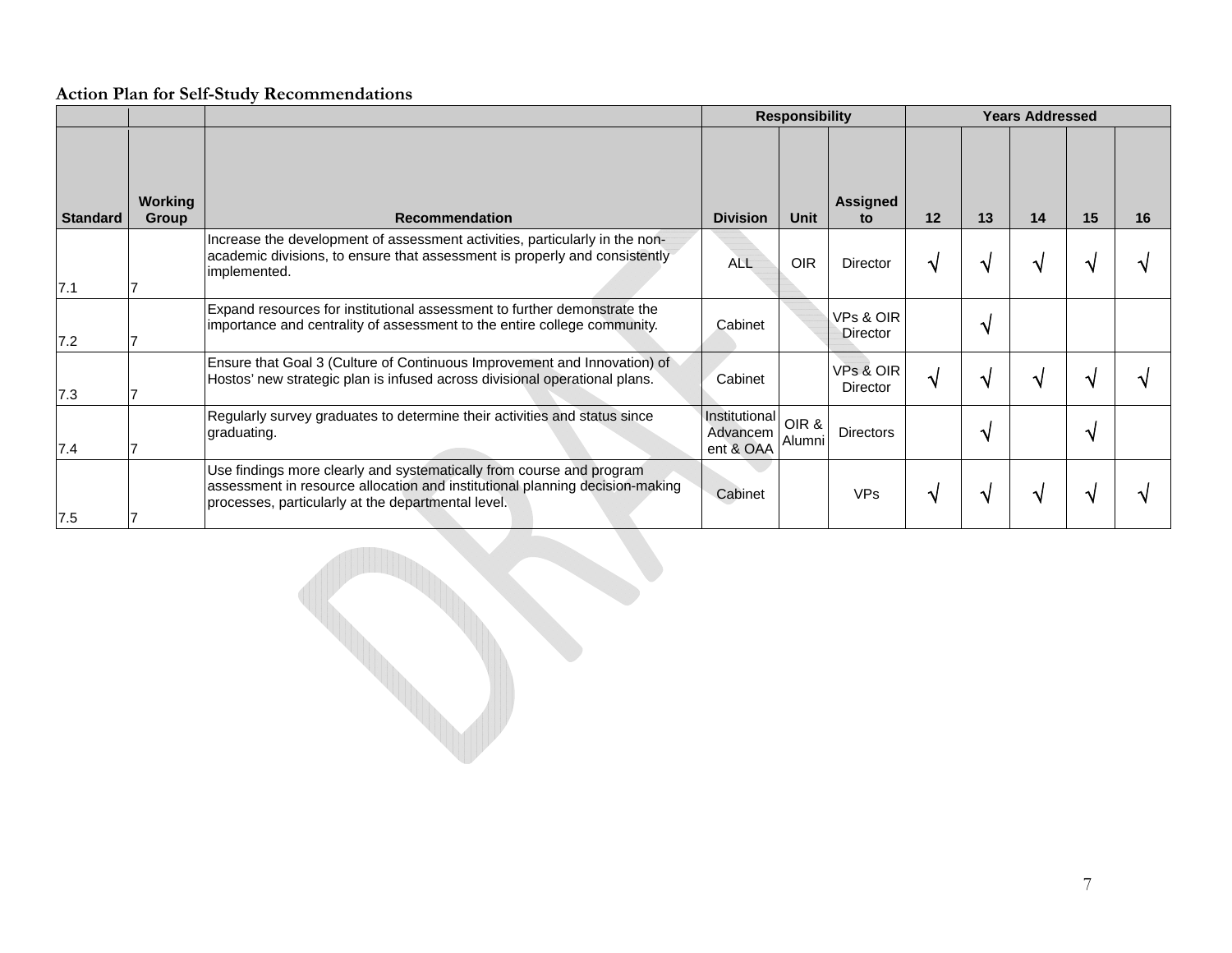|                 |                  |                                                                                                                                                                                                                                                                                                                                                                                                    | <b>Responsibility</b>         |                   |                                                    |    | <b>Years Addressed</b> |                    |                        |    |  |  |
|-----------------|------------------|----------------------------------------------------------------------------------------------------------------------------------------------------------------------------------------------------------------------------------------------------------------------------------------------------------------------------------------------------------------------------------------------------|-------------------------------|-------------------|----------------------------------------------------|----|------------------------|--------------------|------------------------|----|--|--|
| <b>Standard</b> | Working<br>Group | <b>Recommendation</b>                                                                                                                                                                                                                                                                                                                                                                              | <b>Division</b>               | <b>Unit</b>       | <b>Assigned</b><br>to                              | 12 | 13                     | 14                 | 15                     | 16 |  |  |
| 8.1             |                  | Develop a strategic plan of communication with its current students through e-<br>mail. The success of the Hobson's Client Relationship Management (CRM)<br>vehicle should be used as a guide for further communication.                                                                                                                                                                           | <b>SDEM</b>                   |                   | Deans                                              | N  | ٦                      | N                  |                        |    |  |  |
| 8.2             |                  | Acquire and implement the second phase of the CRM vehicle called Retain.<br>This program allows the college to communicate with all current students, in all<br>aspects of campus life, including academic progress, early warning systems,<br>and referrals to academic services, among other things. Implementation of this<br>program will strengthen the current initiatives already in place. | SDEM &<br>OAA                 |                   | Deans                                              |    | $\mathbf{\hat{N}}$     | $\mathbf{\hat{N}}$ |                        |    |  |  |
| 8.3             |                  | Periodically review of admissions catalogs, view books, websites, recruiting<br>and other relevant materials for accuracy and effectiveness.                                                                                                                                                                                                                                                       | <b>SDEM</b>                   | Admis<br>sions    | Director                                           |    | $\boldsymbol{\lambda}$ |                    | $\boldsymbol{\lambda}$ |    |  |  |
| 8.4             |                  | Encourage collective participation in order to stress that recruitment is not the<br>sole responsibility of Admissions. Further delineate the roles to be played in<br>this process by deans, department chairs, and faculty, and encourage<br>collective engagement in this process.                                                                                                              | SDEM &<br><b>OAA</b>          | Admis<br>sions    | <b>OAA</b><br>Deans &<br>Director of<br>Admissions | N  | N                      | N                  |                        |    |  |  |
| 8.5             |                  | Automate the OFA Counter Services Survey to get more data on the students'<br>preferred vehicle of communication.                                                                                                                                                                                                                                                                                  | <b>SDEM</b>                   | Financ<br>ial Aid | <b>Director</b>                                    |    | N                      |                    |                        |    |  |  |
| 8.6             |                  | Automate data collection regarding tuition assistance programs to include<br>number of users and awards given.                                                                                                                                                                                                                                                                                     | <b>SDEM</b>                   | Financ<br>ial Aid | <b>Director</b>                                    |    | N                      |                    |                        |    |  |  |
| 8.7             |                  | Increase the level of student participation in pre-college activities such as the<br>Admissions Seminars, Early Advisement, Immersion Workshops, and New<br>Student Orientation.                                                                                                                                                                                                                   | SDEM,<br>OAA &<br><b>CEWD</b> |                   | Deans                                              | N  | N                      | N                  |                        |    |  |  |
| 8.8             |                  | Structure first-semester learning experiences that strengthen developmental<br>skills.                                                                                                                                                                                                                                                                                                             | <b>OAA</b>                    |                   | Deans                                              | N  | N                      | N                  |                        |    |  |  |
| 8.9             |                  | Link pre-college efforts with structured first-semester learning experiences.                                                                                                                                                                                                                                                                                                                      | SDEM,<br>OAA &<br><b>CEWD</b> |                   | Deans                                              | N  |                        | V                  |                        |    |  |  |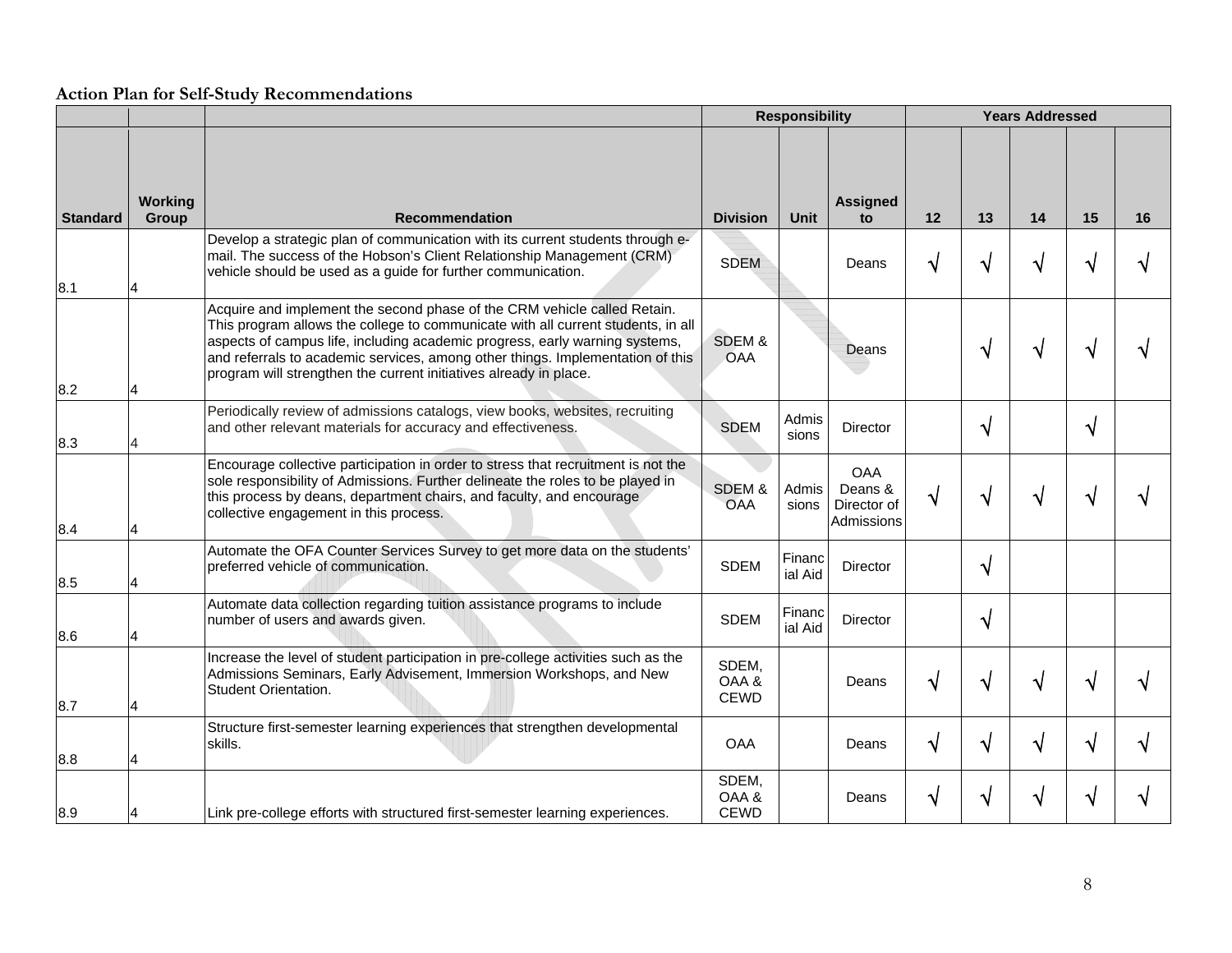|                 |                         |                                                                                                                                                                            |                      | <b>Responsibility</b>                                               |                        |    |    | <b>Years Addressed</b> |    |    |
|-----------------|-------------------------|----------------------------------------------------------------------------------------------------------------------------------------------------------------------------|----------------------|---------------------------------------------------------------------|------------------------|----|----|------------------------|----|----|
| <b>Standard</b> | Working<br><b>Group</b> | Recommendation                                                                                                                                                             | <b>Division</b>      | <b>Unit</b>                                                         | Assigned<br>to         | 12 | 13 | 14                     | 15 | 16 |
| 8.10            |                         | Engage in campus dialogue to identify ways to help students better understand<br>their educational options and choices as they relate to their academic progress.          | SDEM &<br><b>OAA</b> | Acade<br>mic<br>Advise<br>ment &<br>Acade<br>mic<br>Achiev<br>ement | Directors              |    |    |                        |    |    |
| 8.11            |                         | Adapt the current first-year student orientation course to be more responsive to<br>different student needs (e.g., triple remedial, developmental, non-<br>developmental). | SDEM &<br>OAA        |                                                                     | Deans                  |    |    |                        |    |    |
| 8.12            |                         | Need better use of available data regarding student performance and progress<br>in order to develop systems and procedures for addressing student<br>lattrition/retention. | OAA &<br><b>SDEM</b> | <b>OIR</b>                                                          | <b>OIR</b><br>Director |    |    | $\Delta$               |    |    |

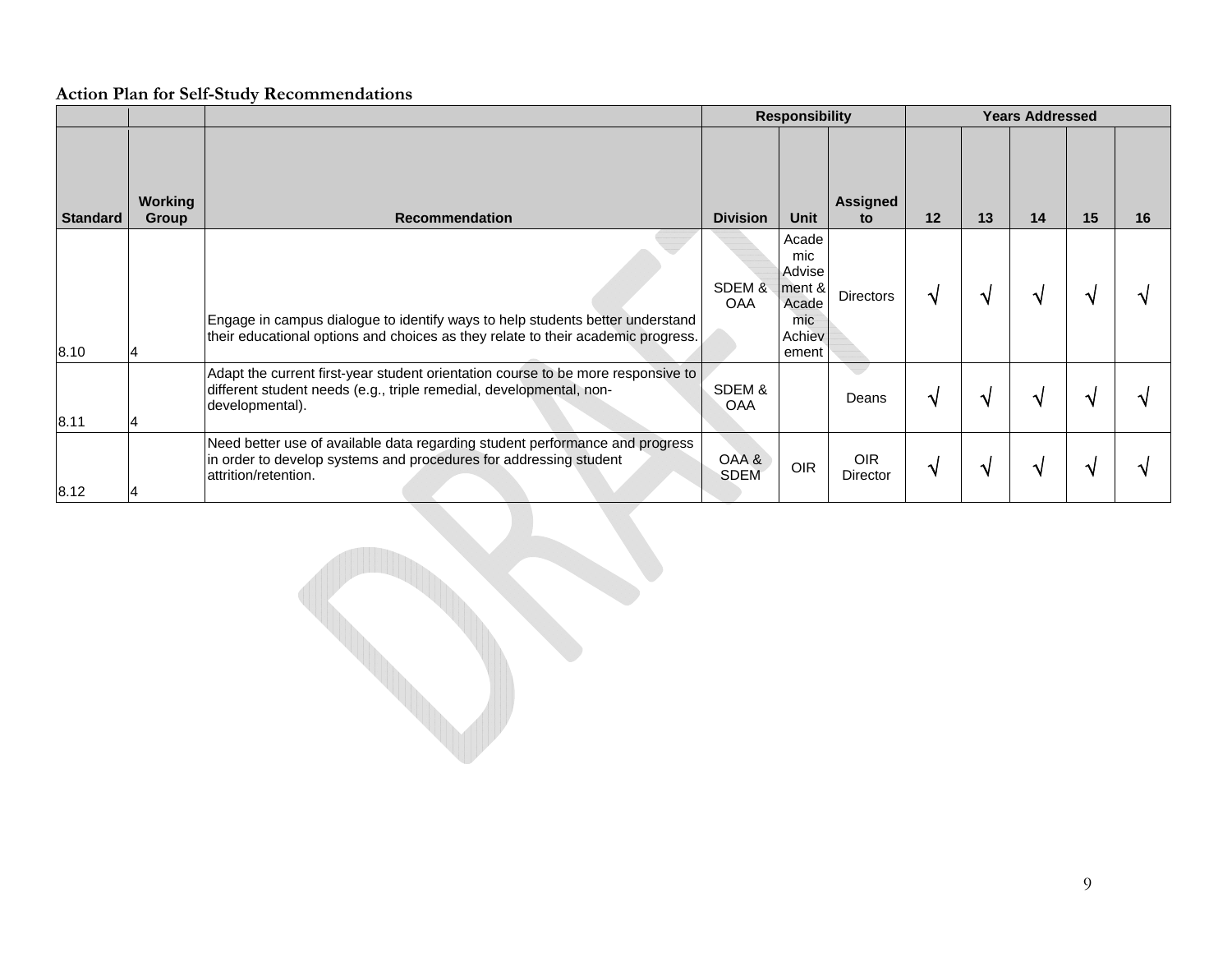|                 |                         |                                                                                                                                                                                                                                                             |                      | <b>Responsibility</b>                                               |                                     |    |    |    |    |    |
|-----------------|-------------------------|-------------------------------------------------------------------------------------------------------------------------------------------------------------------------------------------------------------------------------------------------------------|----------------------|---------------------------------------------------------------------|-------------------------------------|----|----|----|----|----|
| <b>Standard</b> | <b>Working</b><br>Group | <b>Recommendation</b>                                                                                                                                                                                                                                       | <b>Division</b>      | <b>Unit</b>                                                         | <b>Assigned</b><br>to               | 12 | 13 | 14 | 15 | 16 |
| 9.1             |                         | More uniform and comprehensive assessment of student support services is<br>needed, especially on the assessment of student advisement.                                                                                                                     | SDEM &<br><b>OAA</b> | <b>OIR</b>                                                          | <b>OIR</b><br>Director &<br>EM Dean |    | ٦  | N  |    |    |
| 9.2             |                         | Explore the creation of systems and structures to make Hostos' multiple<br>academic and non-academic supports more holistic and accessible to students<br>and responsive to Departmental content needs.                                                     | SDEM&<br><b>OAA</b>  |                                                                     | VPs &<br>Deans                      |    | N  |    |    |    |
| 9.3             |                         | Institute early warning system - Hostos has lots of helpful student supports, but<br>needs a system to coordinate across supports so that it can keep abreast of<br>the whole needs of each student, as well as the aggregate needs of its student<br>body. | SDEM &<br><b>OAA</b> |                                                                     | Deans                               |    | N  |    |    |    |
| 9.4             |                         | Develop more measures to capture data regarding students' personal and<br>social development to provide better support services and extracurricular<br>activities.                                                                                          | SDEM&<br><b>OAA</b>  | <b>OIR</b>                                                          | <b>OIR</b><br><b>Director</b>       |    |    |    |    |    |
| 9.5             |                         | Increase student awareness of advisement services.                                                                                                                                                                                                          | SDEM &<br><b>OAA</b> | Acade<br>mic<br>Advise<br>ment &<br>Acade<br>mic<br>Achiev<br>ement | Directors                           | N  | ٦  | N  |    |    |
| 9.6             |                         | Provide ongoing training to faculty advisors to keep up to date on requirements<br>relevant to advisement.                                                                                                                                                  | SDEM &<br><b>OAA</b> | Acade<br>mic<br>Advise<br>ment &<br>Acade<br>mic<br>Achiev<br>ement | Directors                           | N  | N  | N  |    |    |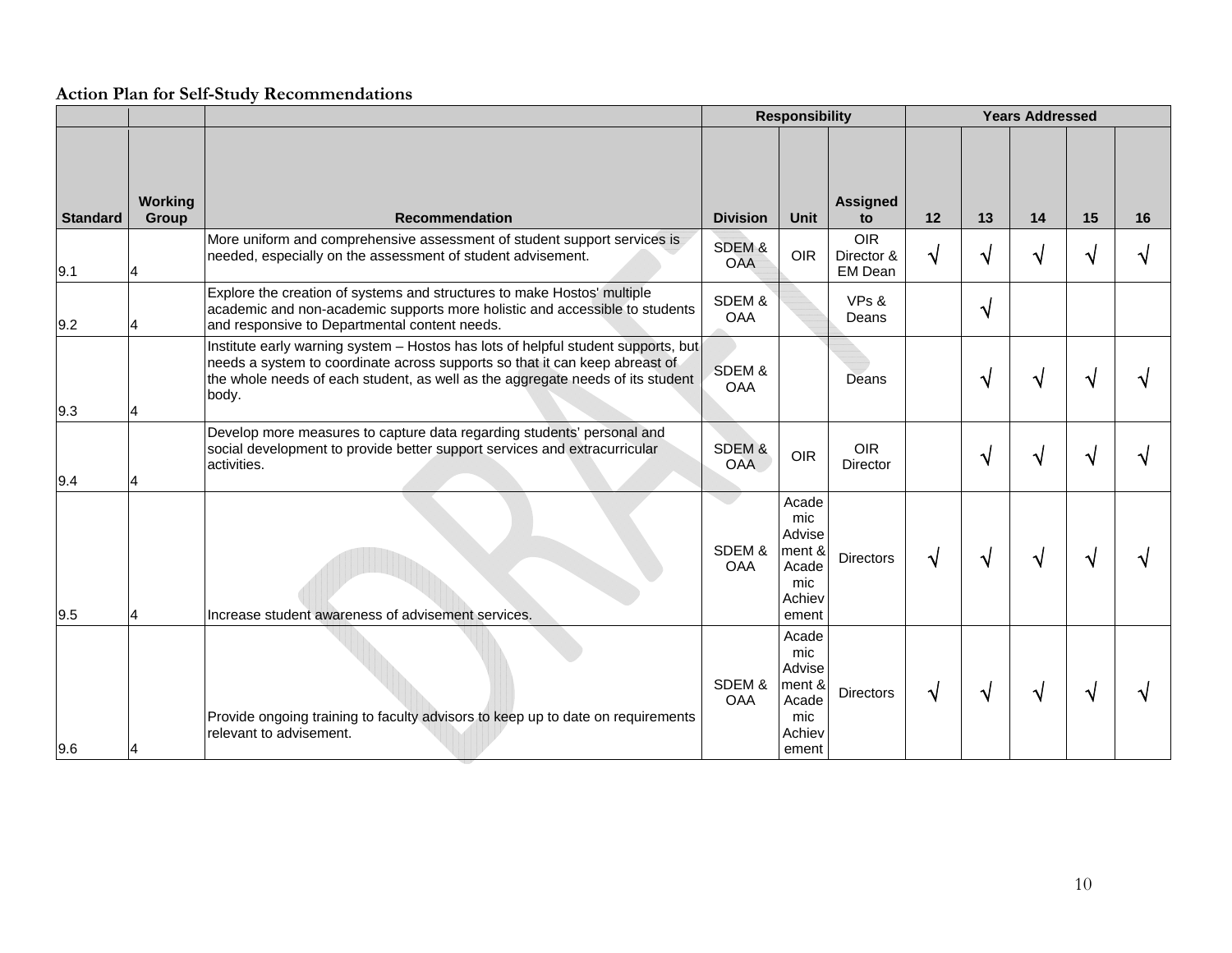|                 |                         |                                                                                                                                                                                                                                                                                                                                                                                                |                                                                        | <b>Responsibility</b>           | <b>Years Addressed</b>                  |          |              |              |    |    |
|-----------------|-------------------------|------------------------------------------------------------------------------------------------------------------------------------------------------------------------------------------------------------------------------------------------------------------------------------------------------------------------------------------------------------------------------------------------|------------------------------------------------------------------------|---------------------------------|-----------------------------------------|----------|--------------|--------------|----|----|
| <b>Standard</b> | Working<br><b>Group</b> | <b>Recommendation</b>                                                                                                                                                                                                                                                                                                                                                                          | <b>Division</b>                                                        | <b>Unit</b>                     | <b>Assigned</b><br>to                   | 12       | 13           | 14           | 15 | 16 |
| 10.1            |                         | Pursue additional funding to improve faculty teaching practices and curriculum<br>development centered on improving student learning outcomes.                                                                                                                                                                                                                                                 | OAA,<br>Admin, &<br>Finance<br>and<br>Institutional<br>Advancem<br>ent |                                 | <b>VPs</b>                              |          | $\mathbf{v}$ | $\mathbf{v}$ |    |    |
| 10.2            |                         | Expand course assessment and associated faculty development efforts so that<br>it becomes part of Hostos' ongoing culture of student learning outcomes<br>assessment.                                                                                                                                                                                                                          | <b>OAA</b>                                                             | <b>OIR</b>                      | Dean and<br><b>OIR</b><br>Director      | $\Delta$ | $\mathbf{v}$ | $\mathbf{v}$ |    |    |
| 10.3            | 5                       | Track the effectiveness of the faculty PDIs and other faculty development<br>supports.                                                                                                                                                                                                                                                                                                         | OAA                                                                    | <b>OIR</b><br>and<br><b>CTL</b> | Dean and<br>OIR/CTL<br><b>Directors</b> |          | $\mathbf{v}$ | $\Delta$     |    |    |
| 10.4            |                         | Include a category within the department template of the OAA end-of-year<br>report to include service to the college and department. An overall picture of<br>faculty service would help OAA determine which faculty members, tenured or<br>untenured, may be over or under-serving. The end-of-year report for the 2009-<br>2010 academic year included a list of OAA committees and members. | <b>OAA</b>                                                             |                                 | Dean and<br>Chairs                      |          | $\mathbf{v}$ | $\mathbf{v}$ |    |    |
| 10.5            |                         | Establish an annual service award based on evidence provided in the OAA<br>end-of-year report on service. Present this data in tandem with the teacher-of-<br>the-year award and faculty publication/presentation booklet.                                                                                                                                                                     | OAA                                                                    | <b>CTL</b>                      | Dean and<br>Chairs                      |          | $\mathbf{A}$ | ٠            |    |    |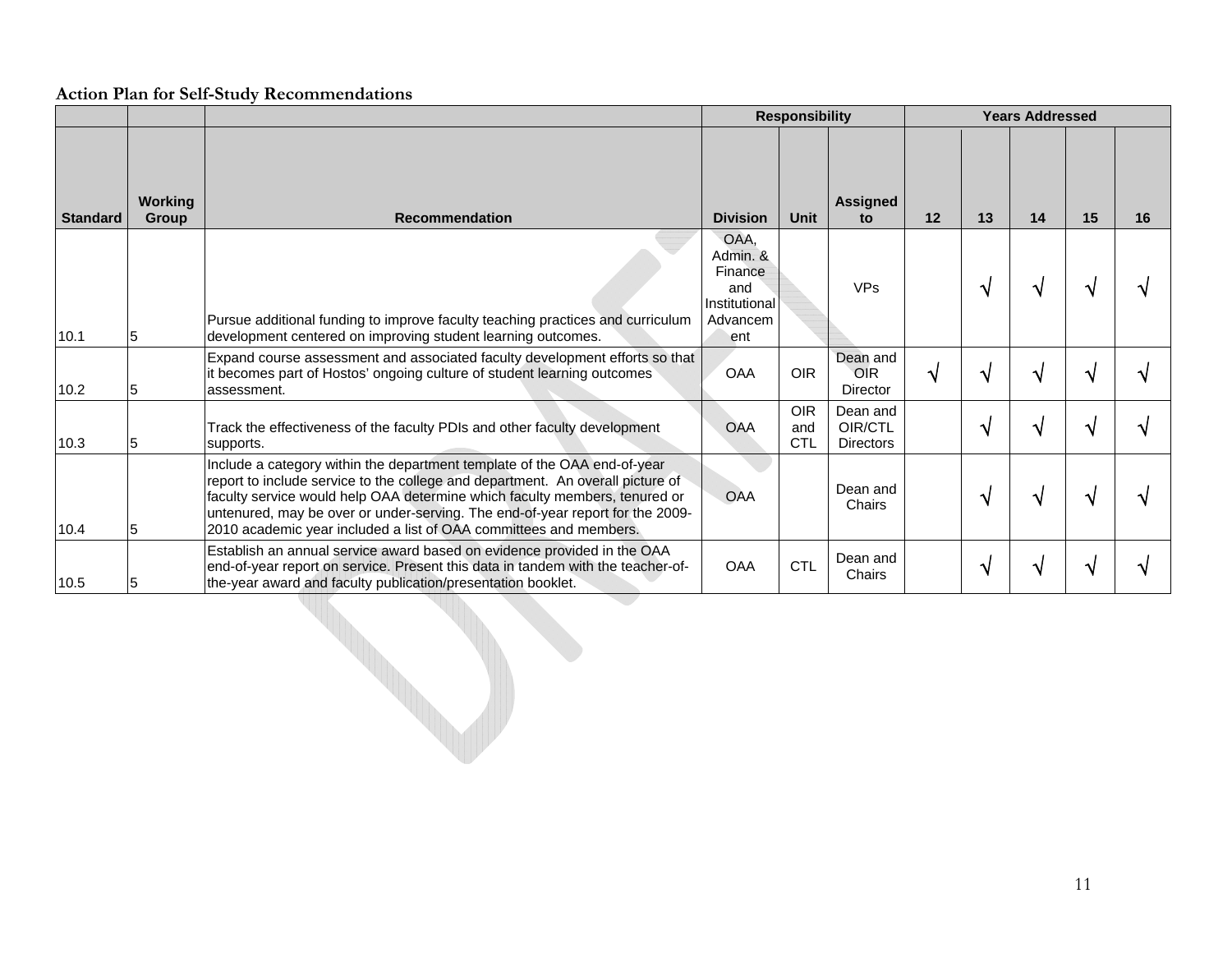|                 |                         |                                                                                                                                                                                                                                                                                                                                                                                                                                                                                                                                | <b>Responsibility</b>         |                                            |                                                | <b>Years Addressed</b> |              |                    |              |              |
|-----------------|-------------------------|--------------------------------------------------------------------------------------------------------------------------------------------------------------------------------------------------------------------------------------------------------------------------------------------------------------------------------------------------------------------------------------------------------------------------------------------------------------------------------------------------------------------------------|-------------------------------|--------------------------------------------|------------------------------------------------|------------------------|--------------|--------------------|--------------|--------------|
| <b>Standard</b> | <b>Working</b><br>Group | <b>Recommendation</b><br>Track periodically service equity to determine if the group (i.e., untenured                                                                                                                                                                                                                                                                                                                                                                                                                          | <b>Division</b><br><b>OAA</b> | Unit                                       | <b>Assigned</b><br>to<br>Provost<br>and Chairs | 12                     | 13<br>N      | 14<br>N            | 15<br>٦ι     | 16<br>ึ่ง    |
| 10.6<br>10.7    | 5<br>5                  | faculty) is under or overrepresented.<br>Post online all forms and sample documents, as well as an appendix to the<br>guidelines for faculty evaluations, required or optional, that are use in the<br>reappointment, promotion, and tenure processes. In the Guidelines for Faculty<br>Evaluations, include descriptions and forms for all mechanisms and tools used<br>to review faculty (i.e., the Faculty Activity Report, classroom observation forms,<br>student evaluation questionnaire, and annual evaluation forms.) | <b>OAA</b>                    |                                            | Dean and<br>P&B                                | $\mathbf{\hat{v}}$     | N            | $\mathbf{\hat{v}}$ |              |              |
| 10.8            | 5                       | Create and publish online Adjunct Policies and Procedures Handbook to<br>thoroughly describe policies and procedures, including relevant advisories,<br>contact information, forms and documents.                                                                                                                                                                                                                                                                                                                              | OAA                           | <b>CTL</b><br>and Ed<br>Tech<br>and<br>OIT | Dean and<br><b>Directors</b>                   | $\mathbf{\hat{N}}$     | $\mathbf{v}$ |                    |              |              |
| 10.9            | 5                       | Conduct a series of interviews and questionnaires with Chairs and<br>Coordinators to understand and standardize how Hostos supports and mentors<br>its adjunct faculty.                                                                                                                                                                                                                                                                                                                                                        | OAA                           | <b>OIR</b><br>and<br><b>CTL</b>            | Dean and<br><b>Directors</b>                   |                        | $\mathbf{v}$ |                    |              | $\mathbf{v}$ |
| 10.10           | 5                       | Survey adjuncts periodically to identify issues and concerns.                                                                                                                                                                                                                                                                                                                                                                                                                                                                  | <b>OAA</b>                    | <b>OIR</b><br>and<br><b>CTL</b>            | Dean and<br><b>Directors</b>                   |                        | N            |                    | $\mathbf{v}$ |              |
|                 |                         |                                                                                                                                                                                                                                                                                                                                                                                                                                                                                                                                |                               |                                            |                                                |                        |              |                    |              |              |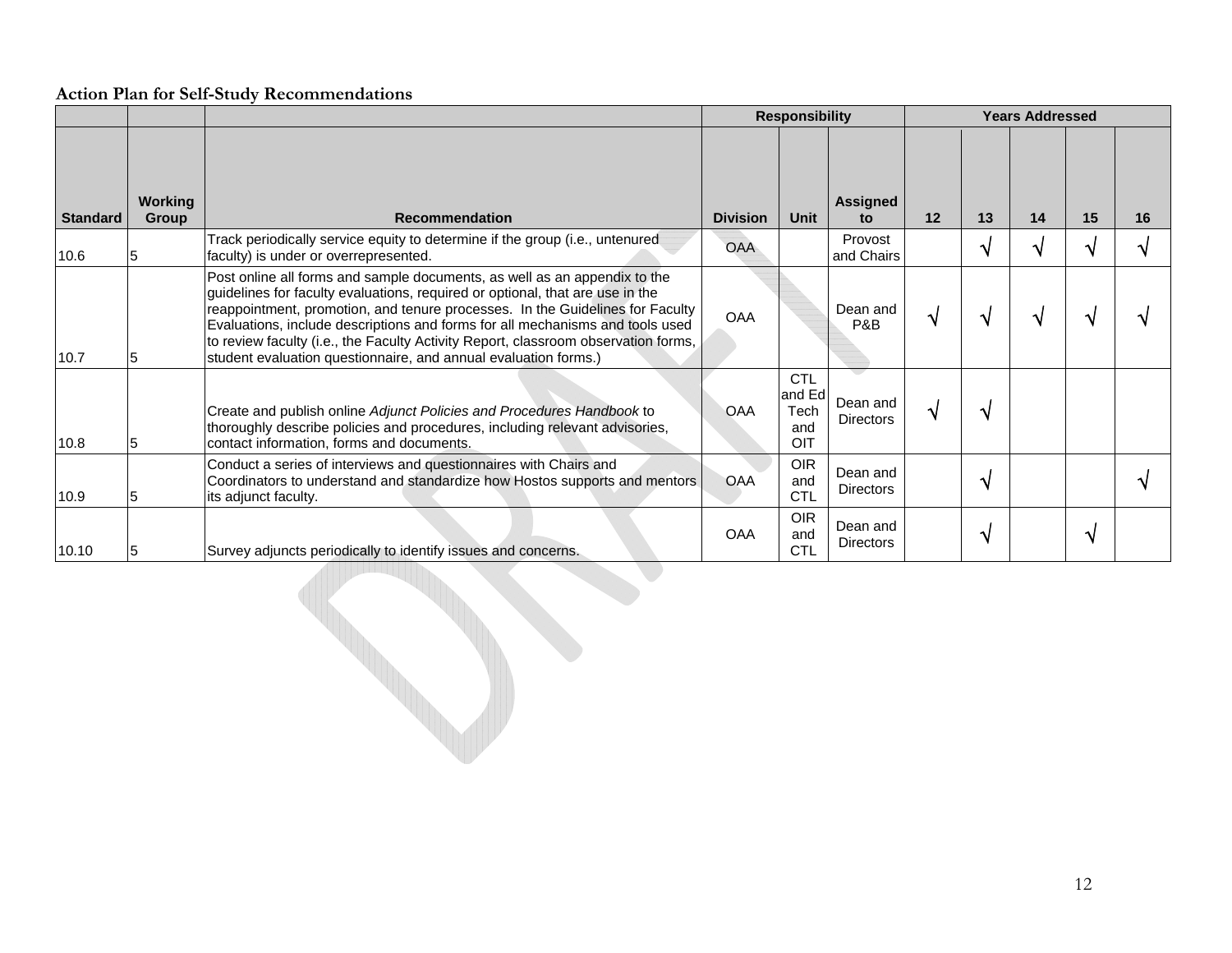|                 |                  |                                                                                                                                                                                                            | <b>Responsibility</b>  |                      |                | <b>Years Addressed</b> |    |    |    |    |  |  |
|-----------------|------------------|------------------------------------------------------------------------------------------------------------------------------------------------------------------------------------------------------------|------------------------|----------------------|----------------|------------------------|----|----|----|----|--|--|
| <b>Standard</b> | Working<br>Group | <b>Recommendation</b>                                                                                                                                                                                      | <b>Division</b>        | <b>Unit</b>          | Assigned<br>to | $12 \,$                | 13 | 14 | 15 | 16 |  |  |
| 11.1            |                  | Establish a process that is clear and transparent for setting pre- and co-<br>requisites for courses, and also the impact on students of such requisites.                                                  | <b>OAA</b>             | Dean/<br><b>CWCC</b> |                |                        |    |    |    |    |  |  |
| 11.2            |                  | Review existing course pre- and co-requisites in light of new requirements for<br>possible review and augmentation, assess their impact on students, and in<br>particular, ESL and developmental students. | <b>OAA</b>             | Dean/<br><b>CWCC</b> |                |                        |    | N  |    |    |  |  |
| 11.3            |                  | Provide faculty development opportunities that assist faculty, especially new<br>faculty, to develop strategies for better addressing student needs.                                                       | SDEM and<br><b>OAA</b> | <b>CTL</b>           | Deans          |                        |    |    |    |    |  |  |
| 11.4            |                  | Review processes for curriculum development to make them more consistent,<br>informed, and transparent.                                                                                                    | OAA                    |                      | Dean<br>(CWCC) |                        |    |    |    |    |  |  |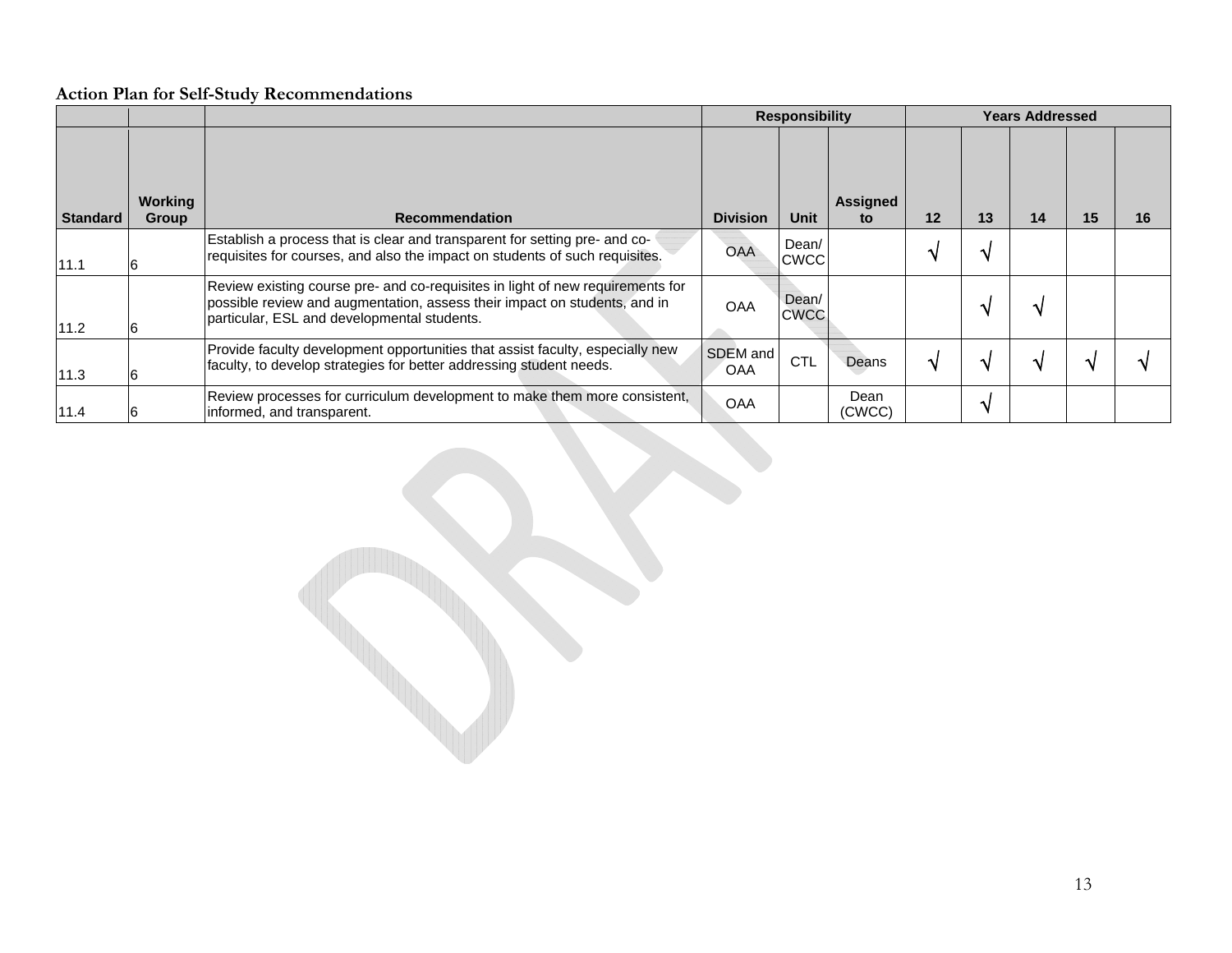|                 |                                |                                                                                                                                                                                                                                                        | <b>Responsibility</b>          | <b>Years Addressed</b> |                                |    |              |    |    |    |
|-----------------|--------------------------------|--------------------------------------------------------------------------------------------------------------------------------------------------------------------------------------------------------------------------------------------------------|--------------------------------|------------------------|--------------------------------|----|--------------|----|----|----|
| <b>Standard</b> | <b>Working</b><br><b>Group</b> | <b>Recommendation</b>                                                                                                                                                                                                                                  | <b>Division</b>                | <b>Unit</b>            | <b>Assigned</b><br>to          | 12 | 13           | 14 | 15 | 16 |
| 11.5            |                                | Communicate to all constituencies the rationale for new programs.                                                                                                                                                                                      | Cabinet                        |                        | VP <sub>s</sub>                |    |              |    |    |    |
| 11.6            |                                | Continue to ensure that syllabi contain the standardized course description and<br>class requirements.                                                                                                                                                 | <b>OAA</b>                     |                        | Dean and<br><b>CWCC</b>        |    |              |    |    |    |
| 11.7            |                                | Develop and Implement a college-wide Hostos syllabi database that is easily<br>accessible through the college's website. (This database should have<br>provisions for opting out and/or redirection to alternate web locations such as<br>Blackboard.) | OAA and<br>Admin. &<br>Finance | Ed<br>Tech<br>and IT   | Dean and<br><b>Directors</b>   |    |              |    |    |    |
| 11.8            |                                | Continue developing, expanding, and requiring course assignments that ask<br>students to access, analyze, and apply information literacy.                                                                                                              | <b>OAA</b>                     | Library                | Dean and<br>Chief<br>Librarian |    | ́            | A. |    |    |
| 11.9            |                                | Determine ways to link with other postsecondary institutions to drive promising<br>practices in info literacy.                                                                                                                                         | <b>OAA</b>                     |                        | Dean and<br>Chief<br>Librarian |    | $\mathbf{v}$ |    |    |    |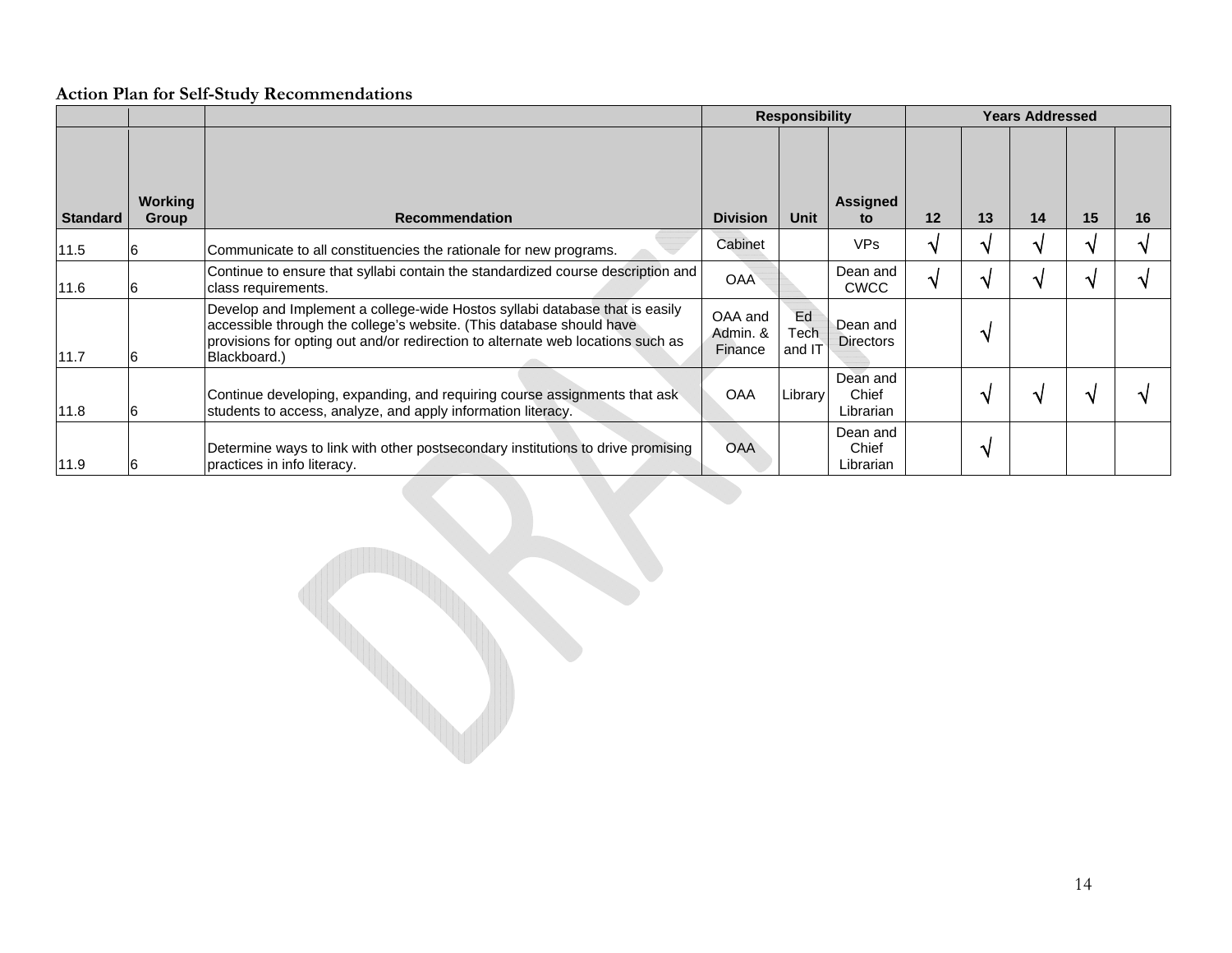|                 |                         |                                                                                                                                                                          | <b>Responsibility</b> |             |                                   | <b>Years Addressed</b> |    |    |    |    |  |  |
|-----------------|-------------------------|--------------------------------------------------------------------------------------------------------------------------------------------------------------------------|-----------------------|-------------|-----------------------------------|------------------------|----|----|----|----|--|--|
| <b>Standard</b> | <b>Working</b><br>Group | <b>Recommendation</b>                                                                                                                                                    | <b>Division</b>       | <b>Unit</b> | Assigned<br>to                    | 12                     | 13 | 14 | 15 | 16 |  |  |
| 12.1            |                         | Provide support to encourage faculty to understand, utilize, and incorporate the<br>Gen Ed rubrics, syllabi models, e-portfolios, the templates and the Mapping<br>Tool. | <b>OAA</b>            | <b>CTL</b>  | Dean and<br>Gen Ed<br>Committee   | $\Delta$               |    |    |    |    |  |  |
| 12.2            |                         | Provide support to help students understand the importance of obtaining<br>General Education competencies.                                                               | <b>OAA</b>            | CTL.        | Dean and<br>Gen Ed<br>l Committee |                        |    |    |    |    |  |  |
| 12.3            |                         | Obtain feedback from graduates in order to develop curricular innovations and<br>lenhance our commitment to General Education.                                           | OAA                   | <b>CTL</b>  | Dean                              |                        |    | ٨I |    |    |  |  |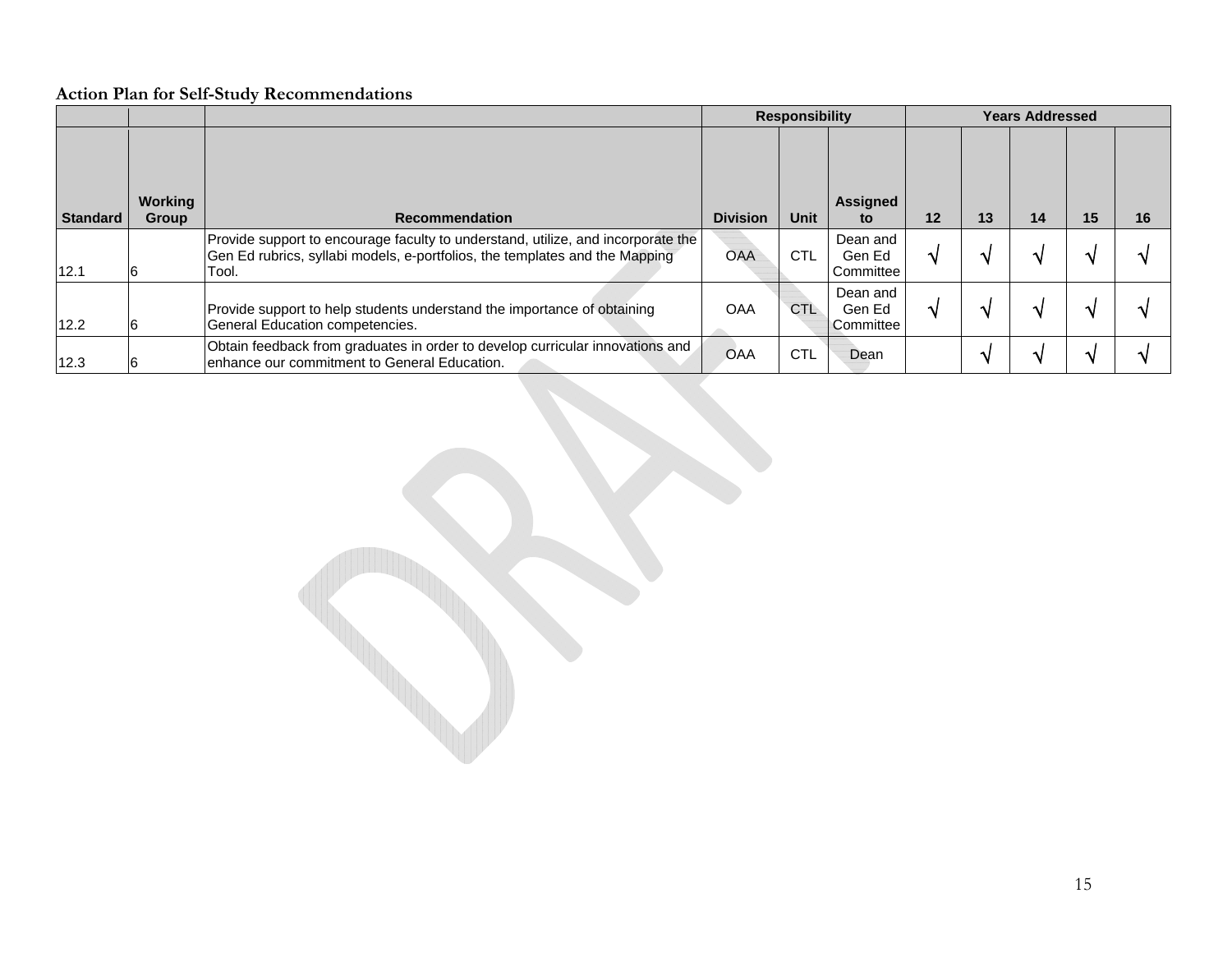|                 |                         |                                                                                                                                                                                                         | <b>Responsibility</b>  |                                                                     |                       | <b>Years Addressed</b> |    |              |    |    |  |  |
|-----------------|-------------------------|---------------------------------------------------------------------------------------------------------------------------------------------------------------------------------------------------------|------------------------|---------------------------------------------------------------------|-----------------------|------------------------|----|--------------|----|----|--|--|
| <b>Standard</b> | <b>Working</b><br>Group | <b>Recommendation</b>                                                                                                                                                                                   | <b>Division</b>        | <b>Unit</b>                                                         | <b>Assigned</b><br>to | 12                     | 13 | 14           | 15 | 16 |  |  |
| 13.1            | 6                       | Review academic remediation areas and student support strategies to<br>effectively integrate basic skills across content areas and enhance student<br>academic success.                                 | OAA and<br><b>SDEM</b> | Acade<br>mic<br>Advise<br>ment &<br>Acade<br>mic<br>Achiev<br>ement | Deans                 | V                      | ٦  | V            |    |    |  |  |
| 13.2            | 6                       | Develop an effective and integrated persistence and retention program for<br>students in developmental levels.                                                                                          | OAA and<br><b>SDEM</b> | Acade<br>mic<br>Advise<br>ment &<br>Acade<br>mic<br>Achiev<br>ement | Deans                 | V                      | ٦  | √            |    |    |  |  |
| 13.3            | 6                       | Establish early intervention systems such as summer skills immersion<br>programs, improved referral processes, and inter-divisional efforts in<br>identifying, tracking and servicing at risk students. | OAA and<br><b>SDEM</b> | Acade<br>mic<br>Advise<br>ment &<br>Acade<br>mic<br>Achiev<br>ement | Deans                 | V                      | ٦I | √            |    |    |  |  |
| 13.4            | 6                       | Establish and implement rigorous assessment processes and procedures for<br>all continuing education offerings.                                                                                         | <b>CEWD</b>            |                                                                     | Dean                  | V                      | ٦  | $\mathbf{v}$ |    |    |  |  |
| 13.5            | 6                       | Make assessment results available to potential continuing education<br>consumers and organizational partners, including contractors.                                                                    | <b>CEWD</b>            |                                                                     | Dean                  | V                      | ٦  | V            |    |    |  |  |